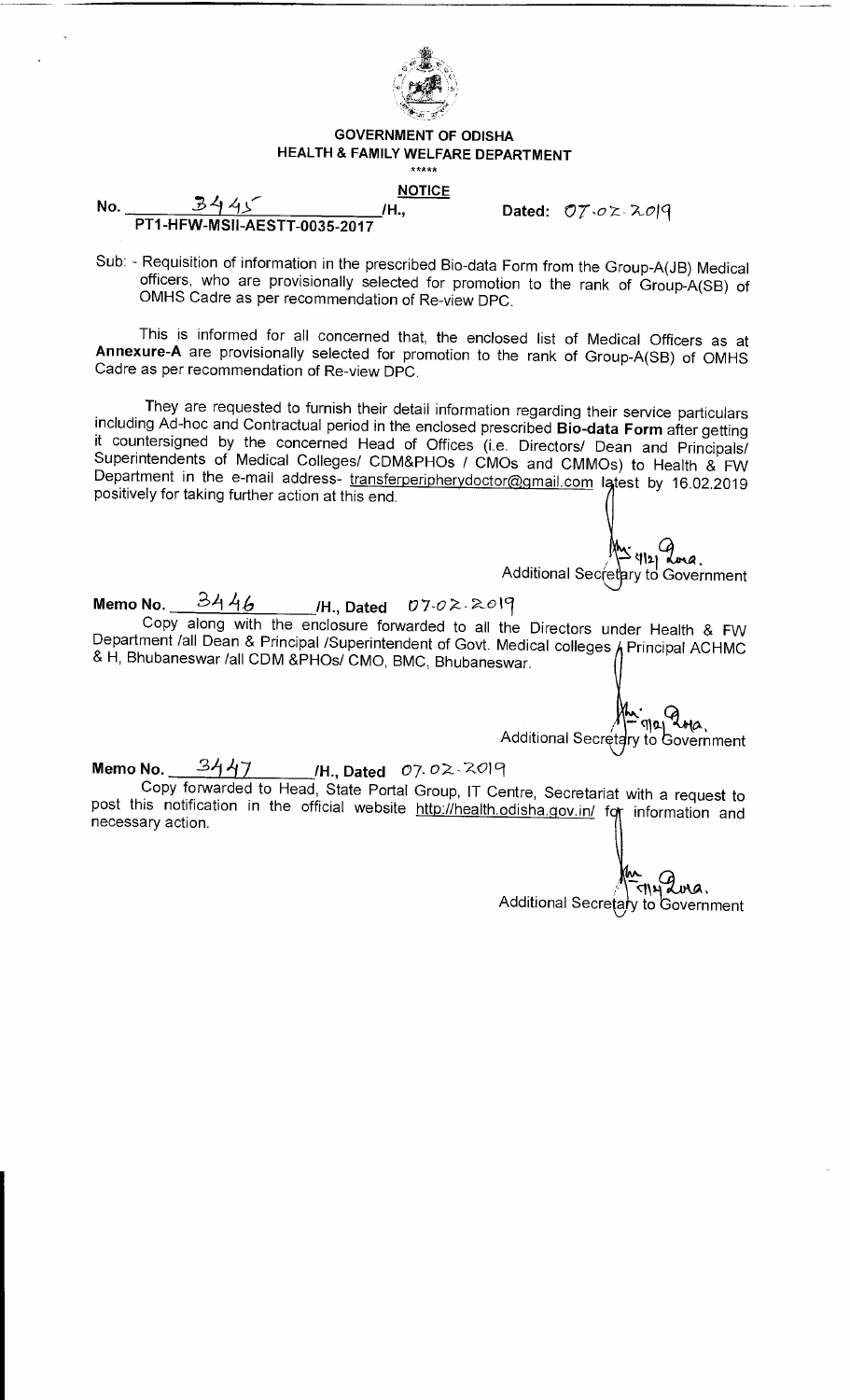### **BIO-DATA**

 $\frac{1}{2}$  $\ddot{\cdot}$  $\frac{1}{2}$  $\ddot{\cdot}$  $\ddot{\cdot}$  $\ddot{\cdot}$ 

 $\ddot{\cdot}$ 

- 1. Name
- 2. Date of Birth
- 3. Home District
- 4. Permanent address
- 5. Qualification/ Specialisation, if any
- 6. MCI Registration No.
- 7. No. and date of posting order :
- (Notification No. Date and OPSC SI No.)
- 8. Date of joining into Govt. Service
- 9. Inc

| <u>. C.</u> | Place of posting | From | Remarks |
|-------------|------------------|------|---------|
| No.         |                  |      |         |
|             |                  |      |         |
|             |                  |      |         |
| J.          |                  |      |         |

### 10. Training status

| ттанный эсасиэ |  |                 |        |                                        |  |  |                          |  |
|----------------|--|-----------------|--------|----------------------------------------|--|--|--------------------------|--|
|                |  |                 |        |                                        |  |  |                          |  |
| -SI<br>No.     |  |                 | course |                                        |  |  |                          |  |
|                |  |                 |        | From                                   |  |  |                          |  |
|                |  |                 |        |                                        |  |  |                          |  |
|                |  |                 |        |                                        |  |  |                          |  |
|                |  | training course |        | Description of the   Place of training |  |  | Duration of the training |  |

#### 11. Status of leave taken

| SI               | Description of the   | From | To | Whether           |
|------------------|----------------------|------|----|-------------------|
| No.              | leave                |      |    | sanctioned or not |
| 1.               | Study leave          |      |    |                   |
| 2.               | Earned Leave         |      |    |                   |
| 3.               | Commuted leave       |      |    |                   |
| 4.               | <b>HPL</b>           |      |    |                   |
| 5.               | <b>EOL</b>           |      |    |                   |
| $\overline{6}$ . | Maternity/ Paternity |      |    |                   |
| $\overline{7}$ . | Any other            |      |    |                   |

Certified that the above information furnished by me is true to the best of my knowledge and belief and verifiable by records. If any of the above information is found incorrect , I shall be liable to be proceeded against under OCS(CC&A)Rules, 1962.

> Full signature of the Medical Officer Date : Mobile Phone No.

Counter signed

Seal and signature of the Counter signing authority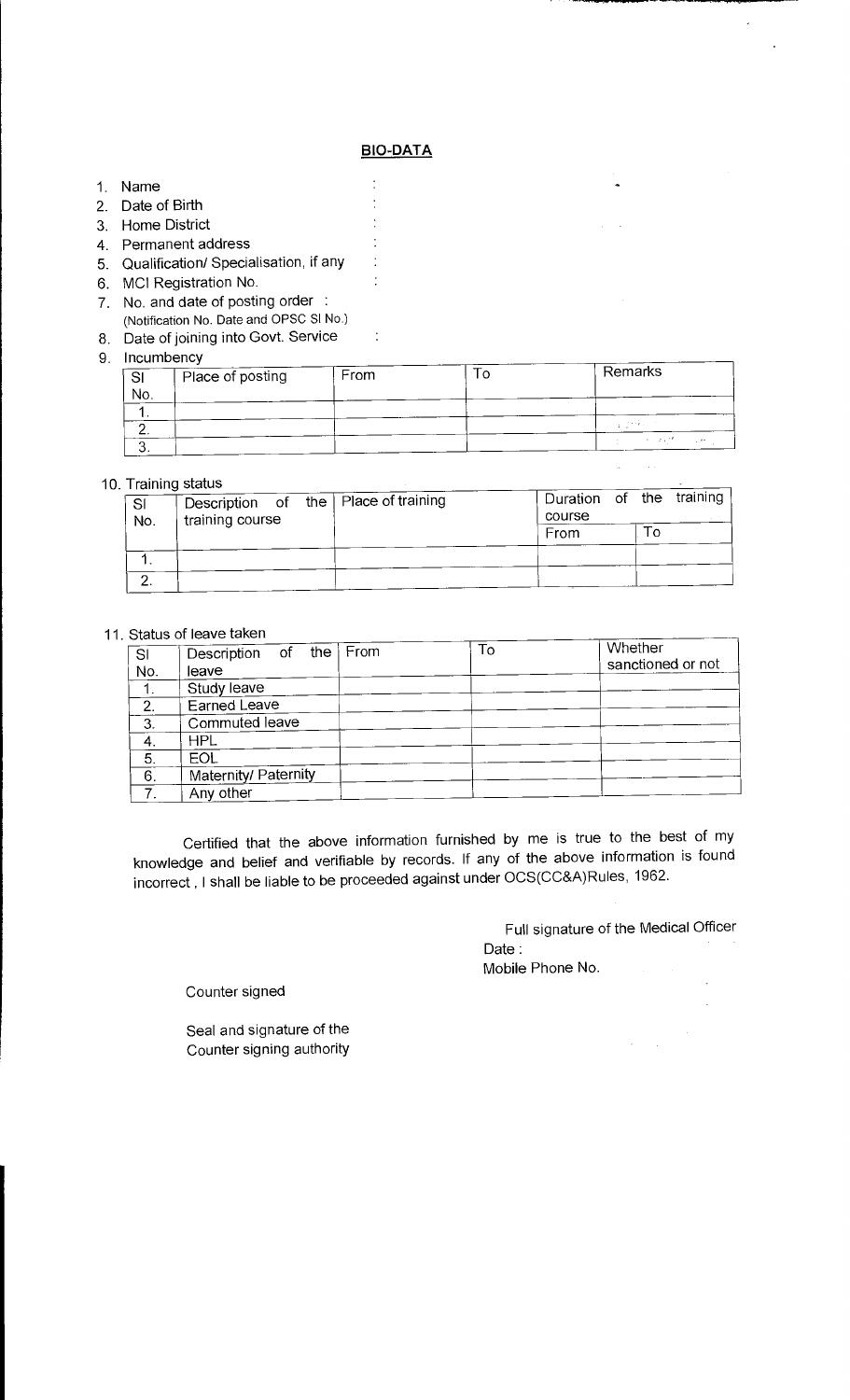# **List of Gr.A(JB) MOs provisionally selected for promotion to the rank of Gr. A(SB) of OMHS Cadre in Re-view DPC**

 $\hat{\mathcal{A}}$ 

| Govt. Notification No. /Yr/<br>SI.No.<br>(Initial posting in OMHS Cadre<br>as Asst. Surgeon as per OPSC<br>recommendation) | SI. No. | NAME OF GROUP-A(JB) MEDICAL OFFICERS<br>SELECTED FOR PROMOTION TO THE RANK OF<br>GROUP-A(SB) | DATE OF BIRTH<br>(DD-MM-YYYY) |
|----------------------------------------------------------------------------------------------------------------------------|---------|----------------------------------------------------------------------------------------------|-------------------------------|
| 4622/91/112                                                                                                                | 1.      | DR. CHINMAYEE BEHERA                                                                         | 30-11-1964                    |
| 30017/91/46                                                                                                                | 2.      | DR. RAJASHREE DAS                                                                            | 07-12-1959                    |
| 21597/96/308                                                                                                               | 3.      | DR. BACHASPATI DASH                                                                          | 19-03-1963                    |
| 21597/96/621                                                                                                               | 4.      | DR. RAMESH CHANDRA BEHERA                                                                    | 26-01-1962                    |
| 22023/97/43                                                                                                                | 5.      | DR. ASIS MAJHI                                                                               | 03-03-1972                    |
| 22023/97/96                                                                                                                | 6.      | DR. SRIRAM CH. DAS                                                                           | 04-09-1965                    |
| 22023/97/372                                                                                                               | 7.      | DR. PRAMOD KUMAR ROUT                                                                        | 28-05-1969                    |
| 22023/97/387                                                                                                               | 8.      | DR. SUSANTA KUMAR MISHRA                                                                     | 04-05-1965                    |
| 22023/97/543                                                                                                               | 9.      | DR. MAHESWAR DAS                                                                             | 11-05-1970                    |
| 22023/97/623                                                                                                               | 10.     | DR. PRAVAKARA DAS                                                                            | 03-05-1965                    |
| 22023/97/635                                                                                                               | 11.     | DR. KASINATH PANDA                                                                           | 30-04-1968                    |
| 11795/01/289                                                                                                               | 12.     | DR. RAJESH KUMAR ADAK                                                                        | 03-05-1970                    |
| 11795/01/329                                                                                                               | 13.     | DR. DILLIP KUMAR PATRA                                                                       | 18-05-1972                    |
| 11795/01/335                                                                                                               | 14.     | DR. SANTANU KUMAR JENA                                                                       | 30-05-1972                    |
| 11795/01/355                                                                                                               | 15.     | DR. JUGAL KISHORE BHOI                                                                       | 29-05-1973                    |
| 11795/01/369                                                                                                               | 16.     | DR. BISWA BANDAN ROUTRAY                                                                     | 19-07-1974                    |
| 11795/01/392                                                                                                               | 17.     | DR. SANTOSH KUMAR PRUSTY                                                                     | 05-08-1963                    |
| 11795/01/399                                                                                                               | 18.     | DR. ANUJA TRIPATHY                                                                           | 01-12-1974                    |
| 11795/01/435                                                                                                               | 19.     | DR. MANMOHAN BAG                                                                             | 24-04-1976                    |
| 11795/01/463                                                                                                               | 20.     | DR. MANMOHAN BISOI                                                                           | 18-01-1972                    |
| 11795/01/508                                                                                                               | 21.     | DR. DINABANDHU MAHANANDA                                                                     | 11-01-1967                    |
| 11795/01/516                                                                                                               | 22.     | DR. JANARDAN NAYAK                                                                           | 08-05-1972                    |
| 11795/01/518<br>$^\prime$                                                                                                  | 23.     | DR. DHUNDA MUNDA                                                                             | 23-03-1969                    |
| 27368/01/08                                                                                                                | 24.     | DR. GIRIJA SANKAR PRASAD PATRO                                                               | 07-11-1973                    |
| 27368/01/12                                                                                                                | 25.     | DR. NRUSINGHA CHARANA DAS                                                                    | 06-04-1974                    |
| 27368/01/43                                                                                                                | 26.     | DR. SRIMANTA KUMAR PATTANAYAK                                                                | 05-07-1975                    |
| 27368/01/107                                                                                                               | 27.     | DR. PIYUSH PRAKASH MOHAPATRA                                                                 | 09-07-1974                    |
| 27368/01/135                                                                                                               | 28.     | DR. SANJEEV SUPAKAR                                                                          | 18-01-1971                    |
| 27368/01/140                                                                                                               | 29.     | DR. MANOJ KUMAR PADHI                                                                        | 12-12-1971                    |
| 27368/01/147                                                                                                               | 30.     | DR. RAKESH MOHANTY                                                                           | 11-07-1972                    |
| 27368/01/154                                                                                                               | 31.     | DR. RAMESH CHANDRA BEHERA                                                                    | 01-07-1973                    |
| 41888/01/2                                                                                                                 | 32.     | DR. SAROJ RANJAN NANDA                                                                       | 12-06-1973                    |
| 41888/01/15                                                                                                                | 33.     | DR. ASHOKA MOHAPATRA                                                                         | 19-07-1974                    |
| 47379/01/70                                                                                                                | 34.     | DR. BHABANI PATNAIK                                                                          | 01-11-1973                    |
| 47379/01/75                                                                                                                | 35.     | DR. PRASANTA KU. SAMANTARAY                                                                  | 20-04-1967                    |
| 27289/03/159                                                                                                               | 36.     | DR. SIMANTA DAS                                                                              | 10-06-1975                    |
| 27289/03/234                                                                                                               | 37.     | DR. AJANTA ROUT                                                                              |                               |
| 27289/03/276                                                                                                               | 38.     | DR. SUSANTA KU. BHUYAN                                                                       | 20-04-1978                    |
| 27289/03/322                                                                                                               | 39.     | DR. SUNITA PATRO                                                                             | 12-03-1973                    |
| 27289/03/351                                                                                                               | 40.     | DR. DURGA CHARAN BISWAL                                                                      | 21-03-1979<br>25-10-1970      |
| 3555/04/21                                                                                                                 | 41.     | DR. SANJIB KU. NAIK                                                                          |                               |
| 3555/04/26                                                                                                                 | 42.     | DR. SARDAR JAYDEV KU. DEO                                                                    | 12-01-1979                    |
|                                                                                                                            |         |                                                                                              | 27-01-1974                    |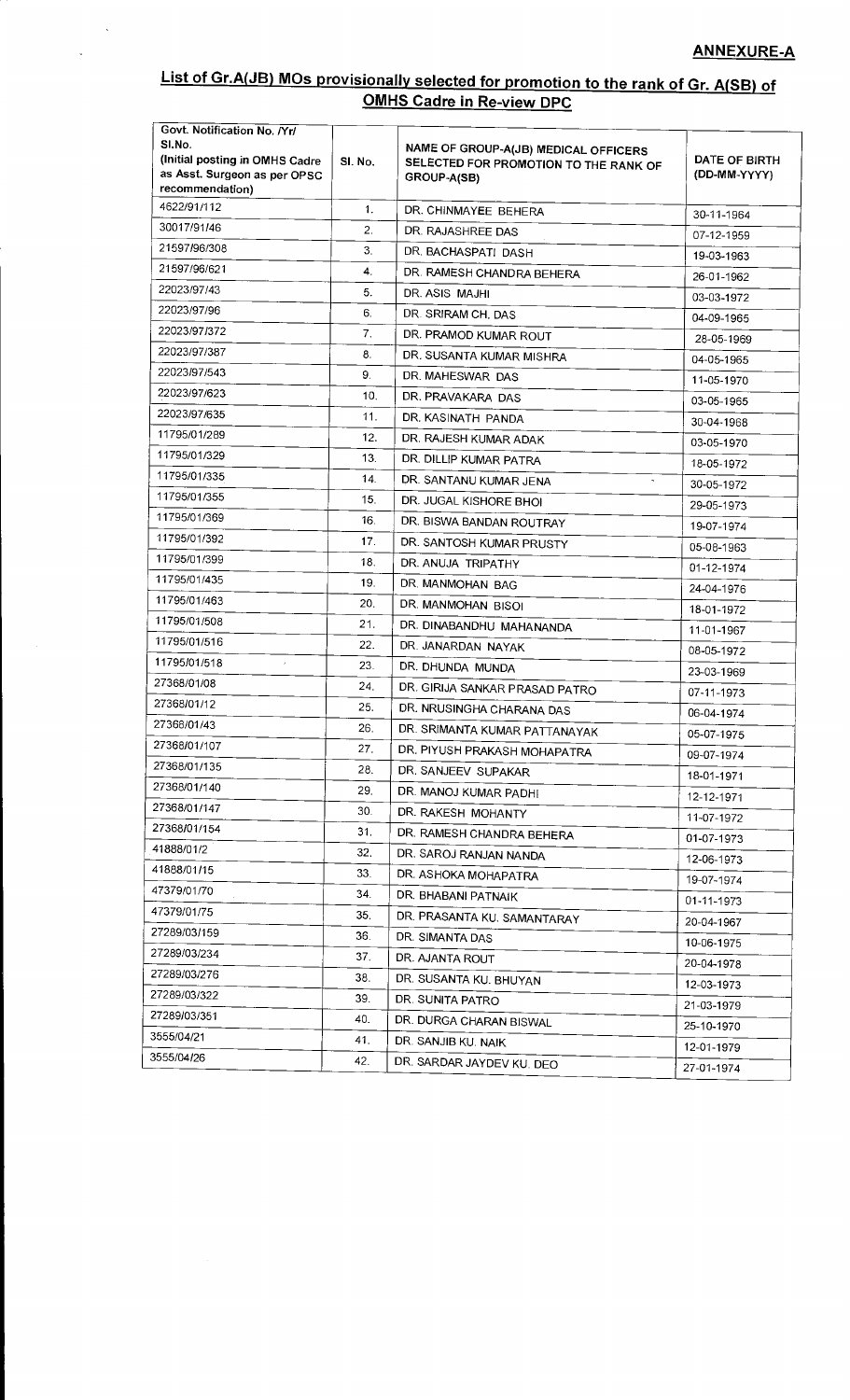|              |     |                            | $\mathcal{F}_{\rm{in}}$ . |
|--------------|-----|----------------------------|---------------------------|
|              |     |                            |                           |
| 3555/04/29   | 43. | DR. RAJARAM DASH           | 13-12-1973                |
| 3555/04/32   | 44. | DR. BASANTA KU. ROUT       | 05-07-1978                |
| 8832/04/84   | 45. | DR. AVIJEET SWAIN          | 21-06-1979                |
| 8832/04/108  | 46. | DR. PRANAV KU, SUKLA       | 02-05-1977                |
| 8832/04/166  | 47. | DR. RAJA RAM DASH          | 13-12-1973                |
| 3538/05/28   | 48. | DR. SUMANTA KU. PATEL      | 28-03-1979                |
| 3538/05/81   | 49. | DR. NAGENDRA KU. RAJSAMANT | 01-07-1978                |
| 3538/05/113  | 50. | DR. PRAVAKAR SETHI         | 04-06-1975                |
| 3538/05/130  | 51. | DR. KCKDN HEMBRAM          | 26-05-1977                |
| 21118/05/21  | 52. | DR. PRAMIL KU. PRADHAN     | 01-05-1979                |
| 25085/05/5   | 53. | DR. RANJITA PATNAIK        | 06-06-1980                |
| 25085/05/68  | 54. | DR. DEVASISH PANDA         | 10-06-1979                |
| 25085/05/82  | 55. | DR. SIDHARTHA SANKAR KUANR | 27-05-1978                |
| 25085/05/95  | 56. | DR. YAJNESH PRASANNA SAHU  | 01-11-1979                |
|              |     | DR. ASHIS KU. BISWAL       |                           |
| 25085/05/100 | 57. |                            | 21-03-1979                |
| 25085/05/104 | 58. | DR. SANTOSH KU, SAHOO      | 05-07-1978                |
| 25085/05/124 | 59. | DR. PRAFULLA CHANDRA PAL   | 15-06-1977                |
| 25085/05/137 | 60. | DR. BINAY KU. PANDA        | 07-02-1960                |
| 25085/05/140 | 61. | DR. PRADIPTA KISHORE SAHOO | 07-05-1978                |
| 25085/05/153 | 62. | DR. SATYASUNDAR BISWAL     | 15-06-1973                |
| 25085/05/161 | 63. | DR. PRABHAT KU. MALLICK    | 20-06-1979                |
| 25085/05/168 | 64. | DR. DEEPAK KU. PRADHAN     | 25-08-1975                |
| 25085/05/173 | 65. | DR. AMAR KU, BEHERA        | 29-07-1977                |
| 15848/06/7   | 66. | DR. DIPTISH KU. SAHOO      | 03-07-1980                |
| 15848/06/14  | 67. | DR. KHYAMANIDHI SETHY      | 18-06-1981                |
| 15848/06/22  | 68. | DR. SANJAYA KU. BEHERA     | 02-01-1975                |
| 15848/06/35  | 69. | DR. ARUN KU. SAHOO         | 03-06-1978                |
| 15848/06/39  | 70. | DR. RAM KRUSHNA BEHERA     | 01-07-1977                |
| 15848/06/44  | 71. | DR. PRAKASH CH. SAHU       | 17-06-1978                |
| 15848/06/51  | 72. | DR. PRAMOD KU. BEHERA      | 10-06-1976                |
| 34814/06/29  | 73. | DR. AMAR KU. MISHRA        | 04-07-1977                |
| 34814/06/45  | 74. | DR. PRIYAMBADA BEHERA      | 24-09-1977                |
| 34814/06/64  | 75. | DR. RANJULATA MOHANTY      | 09-07-1977                |
| 25518/07/15  | 76. | DR. SUBHALAXMI DASH        | 17-04-1980                |
| 25518/07/16  | 77. | DR. BIKASH CH. NANDA       | 09-02-1979                |
| 25518/07/46  | 78. | DR. SIBASISH SWAIN         | 09-07-1980                |
| 25518/07/84  | 79. | DR. ABINASH MISHRA         | 25-06-1979                |
| 25518/07/105 | 80. | DR. HIMANSU SEKHAR SAHOO   | 05-06-1978                |
| 25518/07/120 | 81. | DR. MINATI DEHURI          | 05-11-1976                |
| 25518/07/128 | 82. | DR. PRAVAT CH. DAS         | 26-03-1977                |
| 25518/07/133 | 83. | DR. BISWA RANJAN PRUSTY    | 05-06-1980                |
| 25518/07/136 | 84. | DR. BHOJARAJ SAHU          | 03-07-1978                |
| 25518/07/137 | 85. | DR. SATYA PRAKASH DHAL     | 02-06-1978                |
| 25518/07/153 | 86. | DR. BIMALESH OJHA          | 16-07-1976                |
| 25518/07/157 | 87. | DR. NIRAKAR PAL            | 08-06-1979                |
| 1257/09/11   | 88. | DR. BIJAY KU. SAHOO        | 10-06-1980                |
| 1257/09/12   | 89. | DR. SIDHARTH SANKAR JENA   | 23-10-1983                |
| 1257/09/32   | 90. | DR. AURAVINDA NANDI        | 18-01-1980                |
| 1257/09/36   | 91. | DR. SUBASH CH. BEHERA      | 27-07-1981                |
| 1257/09/71   | 92. | DR. SMITA NAYAK            | 01-07-1981                |
|              |     |                            |                           |